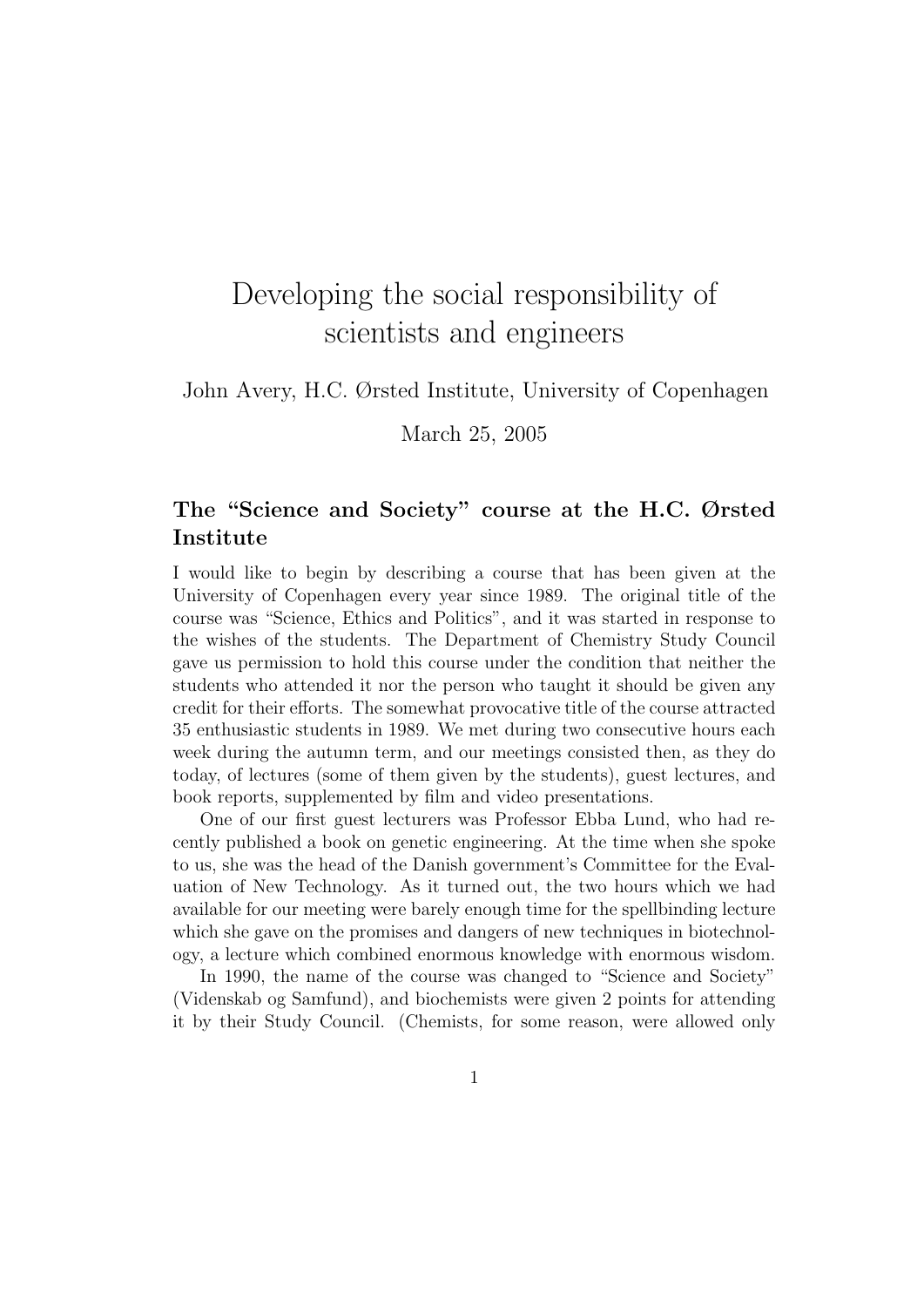1 point!) Also, the Biochemistry Study Council requested the Chemistry Department to give the course every year. "Science and Society" was thus officially recognized, but optional.

In 1990, a book was completed, designed for teaching the course. The book was entitled "Science and Society", and it was printed by the Ørsted Institute's press. It has now been revised and reprinted four times, and it has been used for courses given in England, Switzerland and Sweden, as well as in Denmark. The contents of the book are as follows:

-The Beginnings of Civilization

-Ancient Greece -The Hellenistic Era -Civilizations of the East -Science in the Renaissance -Galileo -The Age of Reason -The Industrial Revolution -Evolution -Victory Over Disease -Electricity and Magnetism -Atomic and Nuclear Physics -Nuclear Fission -Hiroshima and Nagasaki -Gene Splicing -Artificial Intelligence -Caring for the Earth -Looking Towards the Future

From this table of contents it can be seen that the book attempts to sketch the history of science and technology from earliest times to the present day. Part of the motive in presenting this material to our students has been to give them a broad background knowledge of their own scientific culture. I think that it is valuable for students to read about the lives of the great scientists, and about how they were led to their discoveries.

A second theme, which becomes increasingly important as the story nears modern times, is the enormous social impact of science and technology. For example, we discuss the social impact of the industrial revolution, the terrible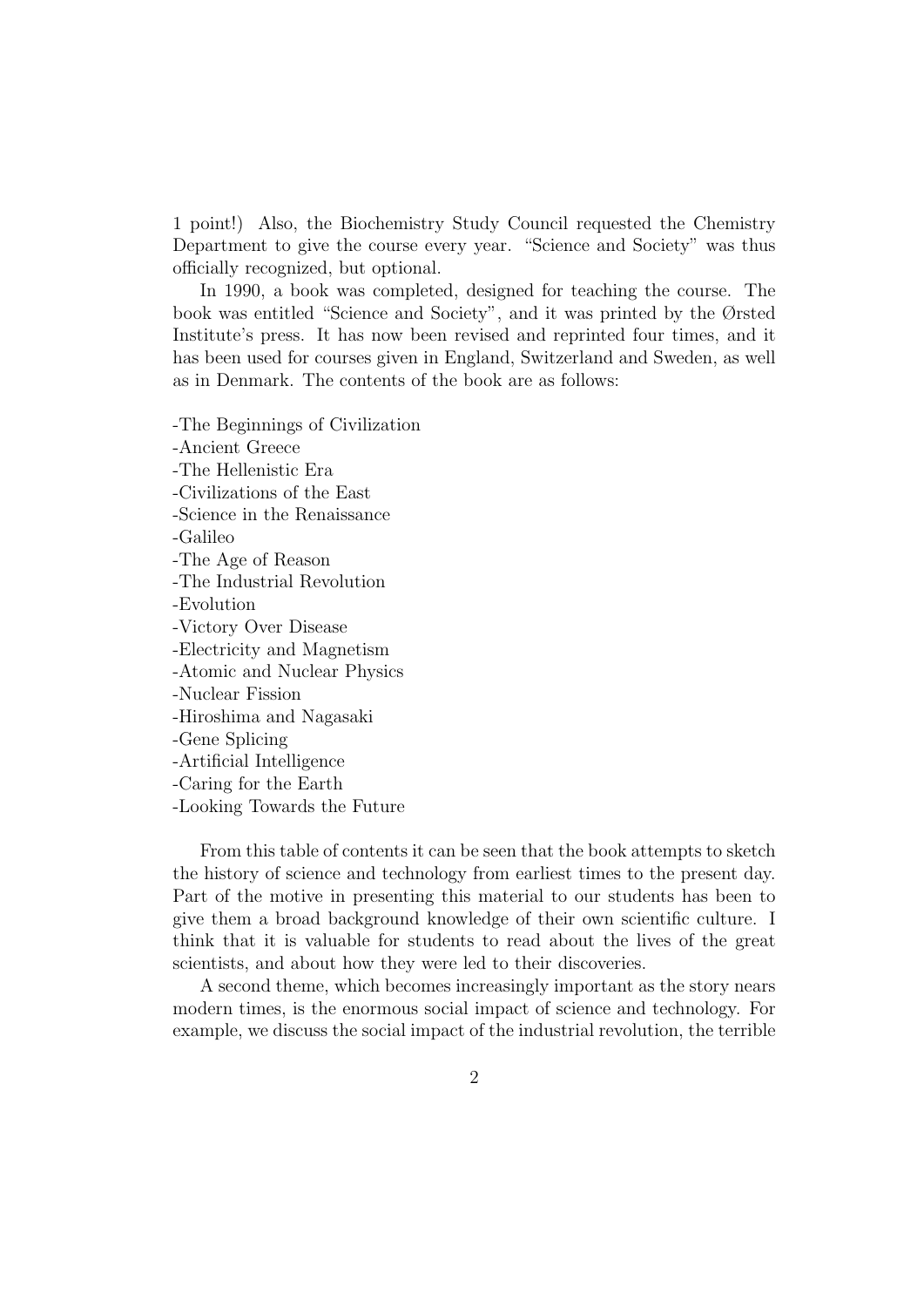living and working conditions of many industrial workers during the 19th century, child labour, overpopulation and colonialism. This material is given as a paradeigm, illustrating the fact that the rapid development of technology can throw society off balance initially, until the appropriate adjustments have been made in institutions, customs, attitudes and laws.

Another example of the great social impact of rapidly developing science and technology arises in connection with the history of the discoveryof nuclear fission and the development of nuclear weapons. Despite the end of the Cold War, the problem of nuclear weapons continues to cast a dark shadow over the future of humanity. The danger of a large-scale thermonuclear exchange between the superpowers now seems to be somewhat reduced, but on the other hand, the danger of nuclear proliferation is greater today than it was a few years ago. There is a danger that nuclear weapons will be used in the Middle East conflict, in the conflict between India and Pakistan, by terrorists, or by organized criminals as an instrument of extortion. A new generation of students, taking their places as leaders of society, will have to find solutions to these problems.

The course on "Science and Society" also covers the history of genesplicing, and the ethical issues which the new techniques raise. Today molecular biology and genetic engineering are enormously exciting and rapidlydeveloping branches of science, rich with promise but at the same time clouded by dangers. In recent years, humans have taken evolution into their own hands. Will we have the wisdom to avoid the dangers of genetic engineering while taking advantage of the opportunities? More than three bllion years of gradual biological evolution have finely-tuned communities of organisms, creating harmonious ecological systems. What will happen when humans introduce new organisms of their own invention? Will irreversible mistakes be made? The new generation will have to find answers to these questions, and their education must equip them to do so.

Another extremely important and rapidly-developing field is information technology. The history of computers is covered in the course, and the students are encouraged to think about the constantly increasing social and economic impact of information technology. How can we take advantage of automation, and at the same time avoid technological unemployment? How can we avoid a division of society into those who are able to follow the new and increasingly complex developments and those who are unable to do so? These are questions which our future citizens will have to answer.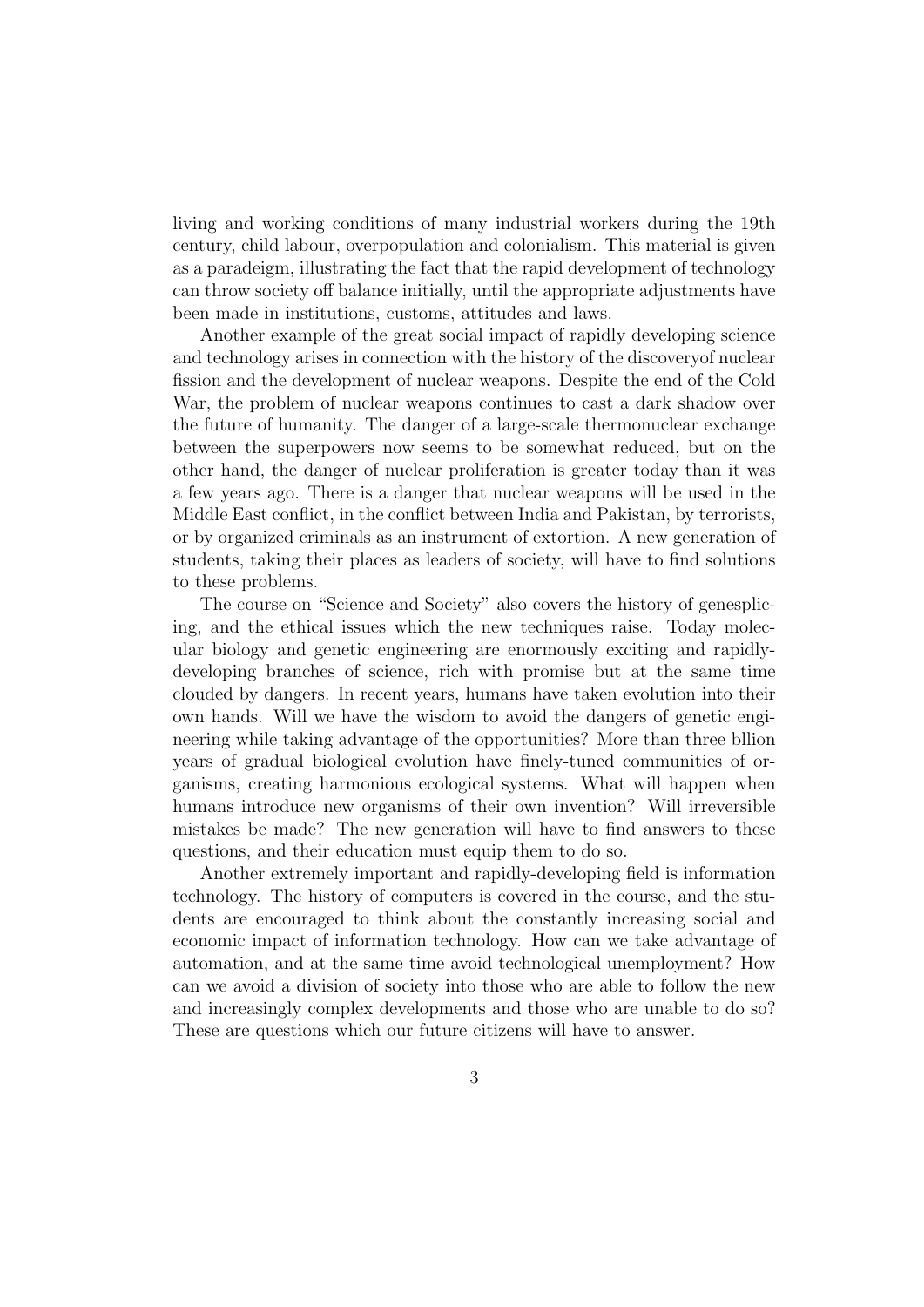The ecological effects of the world's rapidly growing population are also discussed, as well as the ecological impact of economic growth. New thinking is needed if a future society is to be sustainable. Our students need backgroud information about ecological problems, about the value of biological diversity, and about the depletion of nonrenewable resources.

Tomorrow's society will be a global society, and the institutions of world law and world government will need to be strengthened in order to guarantee peace and basic human rights thhroughout the world. Living at a critical time in history, our students need an education that will equip them to meet the challenge of building a stable and peaceful world. Since 1989, the "Science and Society" course at the H.C. Ørsted Institute of the University of Copenhagen has tried to give its students some background in these problems.

## Claus Emmeche and the nationwide philosophy course

Meanwhile, at the Niels Bohr Institute (another part of the University of Copenhagen), another course was initiated by Prof. Claus Emmeche. This second course was called "Theory of Science", and in Prof. Emmeche's words, its purpose has been "to investigate the character of scientific knowledge as a special form of knowledge; the potential and limits of natural science; similarities and differences between different sciences; their contribution to general conceptions of the world including the relation between man and nature; specific theories of science; science studies; and ethical issues related to scientific research". It can be seen from this description of its purpose, that Prof. Emmeche's course has been aimed primarily at philosophical and epistomological issues related to science, although discussion of ethical problems has also been part of the curriculum.

On the 12th of February, 2000, one of the major Danish newspapers ("Politiken") published an essay written by Claus Emmeche, together with Simo Køppe and Frederik Stjernefelt, two other professors at the University of Copenhagen. This essay pleaded for the reintroduction of the philosophy course that had been a compulsory part of the university's science curriculum since 1675, only to be abolished in 1968 in connection with the general student revolt. Emmeche, Køppe and Stjernfelt argued that a new version of the traditional philosophy course was desirable in order to support the modern tendency towards interdisciplinary research, and to prevent young researchers from being inhibited by a lack of general a scientific overview.